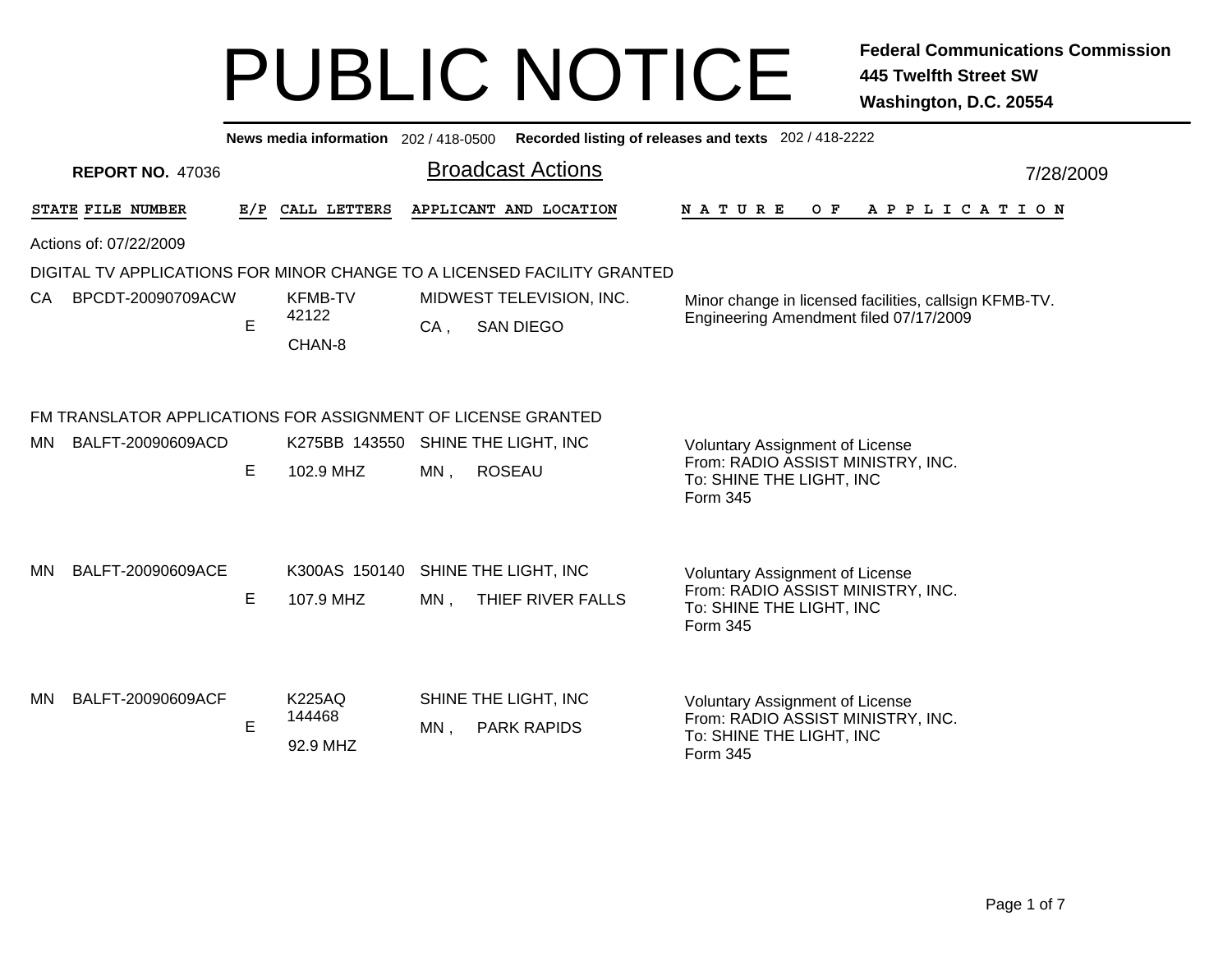| News media information 202 / 418-0500 Recorded listing of releases and texts 202 / 418-2222 |                                                                            |                                                      |                                                                                                                                                                                      |  |  |  |  |  |  |  |
|---------------------------------------------------------------------------------------------|----------------------------------------------------------------------------|------------------------------------------------------|--------------------------------------------------------------------------------------------------------------------------------------------------------------------------------------|--|--|--|--|--|--|--|
| <b>REPORT NO. 47036</b>                                                                     |                                                                            | <b>Broadcast Actions</b>                             | 7/28/2009                                                                                                                                                                            |  |  |  |  |  |  |  |
| STATE FILE NUMBER<br>E/P                                                                    | CALL LETTERS                                                               | APPLICANT AND LOCATION                               | N A T U R E<br>O F<br>A P P L I C A T I O N                                                                                                                                          |  |  |  |  |  |  |  |
| Actions of: 07/23/2009                                                                      |                                                                            |                                                      |                                                                                                                                                                                      |  |  |  |  |  |  |  |
|                                                                                             | DIGITAL TRANSLATOR OR DIGITAL LPTV APPLICATIONS FOR DISPLACEMENT DISMISSED |                                                      |                                                                                                                                                                                      |  |  |  |  |  |  |  |
| BDISDVL-20080528AFZ<br>CA.<br>E                                                             | KHTV-LP 60026                                                              | <b>VENTURE TECHNOLOGIES</b><br><b>GROUP, LLC</b>     | Minor change of callsign KHTV-LP.                                                                                                                                                    |  |  |  |  |  |  |  |
|                                                                                             | CHAN-5                                                                     | <b>LOS ANGELES</b><br>$CA$ ,                         |                                                                                                                                                                                      |  |  |  |  |  |  |  |
| BMPDTT-20090602AAH<br><b>OH</b><br>E                                                        | W47AB 50138<br>CHAN-47                                                     | THE OHIO STATE UNIVERSITY<br><b>MANSFIELD</b><br>OH, | DIGITAL TRANSLATOR OR DIGITAL LPTV APPLICATIONS FOR MINOR MODIFICATION TO A CONSTRUCTION PERMIT DISMISSED<br>Modification of construction permit file number<br>BDFCDTT-20061006ABG. |  |  |  |  |  |  |  |
| AM STATION APPLICATIONS FOR ORIGINAL CONSTRUCTION PERMIT GRANTED                            |                                                                            |                                                      |                                                                                                                                                                                      |  |  |  |  |  |  |  |
| BNP-20020426AAF<br>CO.                                                                      | NEW 136873                                                                 | JEFFREY N. EUSTIS                                    | CP New Stn.                                                                                                                                                                          |  |  |  |  |  |  |  |
| E                                                                                           | 1250 KHZ                                                                   | CO <sub>1</sub><br><b>JOHNSTOWN</b>                  | Engineering Amendment filed 01/19/2005<br>Engineering Amendment filed 07/20/2009                                                                                                     |  |  |  |  |  |  |  |
| DIGITAL CLASS A TV APPLICATIONS FOR DIGITAL FLASH CUT GRANTED                               |                                                                            |                                                      |                                                                                                                                                                                      |  |  |  |  |  |  |  |
| BDFCDTA-20090630ACA<br>CA<br>E                                                              | KDTV-CD<br>18148                                                           | KDTV LICENSE PARTNERSHIP,<br>G.P.                    | Minor change of callsign KDTV-CA.                                                                                                                                                    |  |  |  |  |  |  |  |
|                                                                                             | CHAN-28                                                                    | <b>SANTA ROSA</b><br>CA,                             |                                                                                                                                                                                      |  |  |  |  |  |  |  |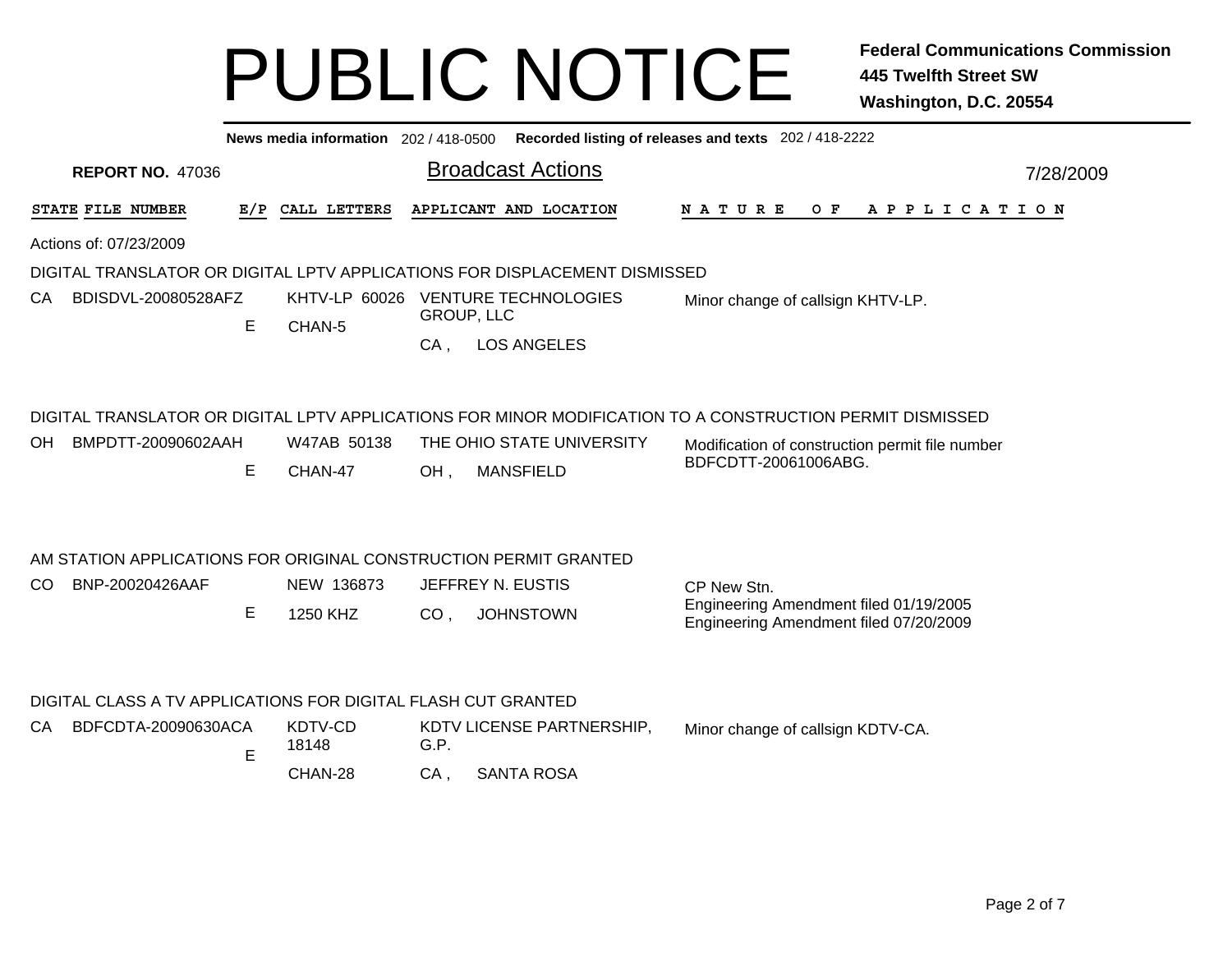|     |                                                        |     |                                       |        |                                                                                 | News media information 202/418-0500 Recorded listing of releases and texts 202/418-2222 |  |
|-----|--------------------------------------------------------|-----|---------------------------------------|--------|---------------------------------------------------------------------------------|-----------------------------------------------------------------------------------------|--|
|     | <b>REPORT NO. 47036</b>                                |     |                                       |        | <b>Broadcast Actions</b>                                                        | 7/28/2009                                                                               |  |
|     | STATE FILE NUMBER                                      | E/P | CALL LETTERS                          |        | APPLICANT AND LOCATION                                                          | N A T U R E<br>$O$ $F$<br>A P P L I C A T I O N                                         |  |
|     | Actions of: 07/23/2009                                 |     |                                       |        |                                                                                 |                                                                                         |  |
|     | LOW POWER FM APPLICATIONS FOR LICENSE TO COVER GRANTED |     |                                       |        |                                                                                 |                                                                                         |  |
| TX. | BLL-20070305ADA                                        | E   | KXPW-LP<br>133411<br>106.7 MHZ        | $TX$ , | POWER RADIO CORPORATION<br><b>GEORGETOWN</b>                                    | License to cover.                                                                       |  |
|     | LOW POWER FM APPLICATIONS FOR RENEWAL GRANTED          |     |                                       |        |                                                                                 |                                                                                         |  |
| TX. | BRL-20050314AFU                                        | E   | <b>KXPW-LP</b><br>133411<br>106.7 MHZ | $TX$ , | POWER RADIO CORPORATION<br><b>GEORGETOWN</b>                                    | <b>Renewal of License</b>                                                               |  |
|     | FM STATION APPLICATIONS FOR LICENSE TO COVER GRANTED   |     |                                       |        |                                                                                 |                                                                                         |  |
| NJ. | BLED-20090330ABU                                       | Е   | <b>WDVR 52174</b><br>89.7 MHZ         |        | PENN-JERSEY EDUCATIONAL<br>RADIO CORP.                                          | License to cover.<br>Engineering Amendment filed 06/05/2009                             |  |
|     |                                                        |     |                                       | NJ,    | <b>DELAWARE TOWNSHIP</b>                                                        |                                                                                         |  |
|     |                                                        |     |                                       |        | FM STATION APPLICATIONS FOR MINOR MODIFICATION TO A CONSTRUCTION PERMIT GRANTED |                                                                                         |  |
| AZ  | BMPED-20080627ABM                                      |     | <b>KZAI 94226</b>                     |        | <b>EDUCATIONAL MEDIA</b><br><b>FOUNDATION</b>                                   | Mod of CP to chg<br>Engineering Amendment filed 10/15/2008                              |  |
|     |                                                        | E   | 89.9 MHZ                              | AZ,    | <b>SUPERIOR</b>                                                                 | Engineering Amendment filed 12/09/2008<br>Engineering Amendment filed 01/21/2009        |  |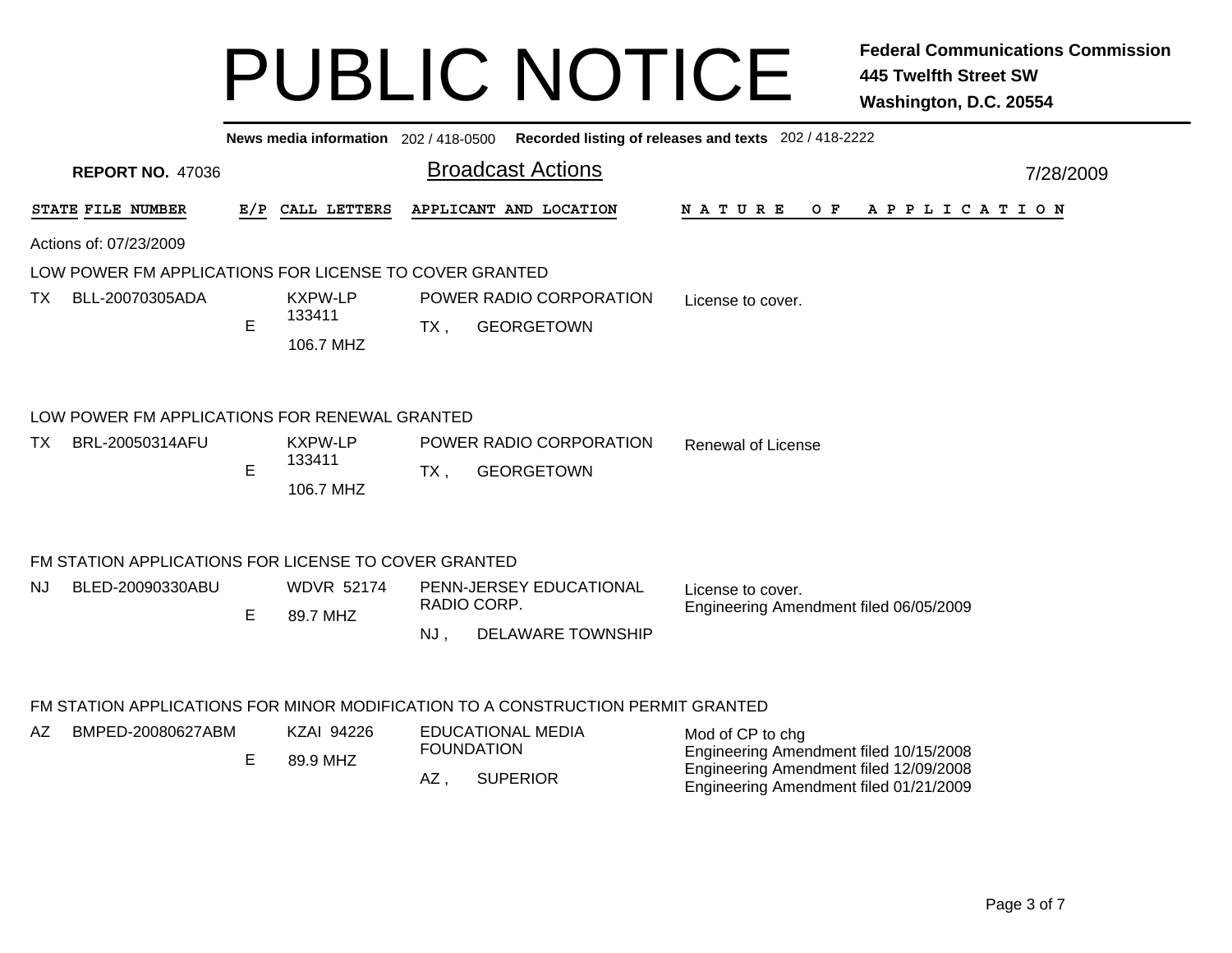|     | News media information 202 / 418-0500 Recorded listing of releases and texts 202 / 418-2222 |                         |     |                        |                                                                                 |                                                                                  |  |  |  |  |  |  |
|-----|---------------------------------------------------------------------------------------------|-------------------------|-----|------------------------|---------------------------------------------------------------------------------|----------------------------------------------------------------------------------|--|--|--|--|--|--|
|     |                                                                                             | <b>REPORT NO. 47036</b> |     |                        | <b>Broadcast Actions</b>                                                        | 7/28/2009                                                                        |  |  |  |  |  |  |
|     | STATE FILE NUMBER                                                                           |                         | E/P | CALL LETTERS           | APPLICANT AND LOCATION                                                          | <b>NATURE</b><br>$O$ $F$<br>APPLICATION                                          |  |  |  |  |  |  |
|     | Actions of: 07/23/2009                                                                      |                         |     |                        |                                                                                 |                                                                                  |  |  |  |  |  |  |
|     |                                                                                             |                         |     |                        | FM STATION APPLICATIONS FOR MINOR MODIFICATION TO A CONSTRUCTION PERMIT GRANTED |                                                                                  |  |  |  |  |  |  |
| CA  |                                                                                             | BMPED-20090615AFR       |     | <b>KCRI 59087</b>      | <b>SANTA MONICA COMMUNITY</b><br><b>COLLEGE DISTRICT</b>                        | Mod of CP to chg                                                                 |  |  |  |  |  |  |
|     |                                                                                             |                         | Е   | 89.3 MHZ               | <b>INDIO</b><br>CA,                                                             |                                                                                  |  |  |  |  |  |  |
|     |                                                                                             |                         |     |                        | FM STATION APPLICATIONS FOR ORIGINAL CONSTRUCTION PERMIT GRANTED                |                                                                                  |  |  |  |  |  |  |
| TX. |                                                                                             | BNPED-20071012ABU       | Е   | NEW 173851<br>88.1 MHZ | <b>BELIEVERS INTERNATIONAL</b><br><b>BROADCASTING</b>                           | CP New Station.                                                                  |  |  |  |  |  |  |
|     |                                                                                             |                         |     |                        | <b>ARROYO</b><br>TX,                                                            |                                                                                  |  |  |  |  |  |  |
|     |                                                                                             |                         |     |                        | FM STATION APPLICATIONS FOR MINOR CHANGE TO A LICENSED FACILITY GRANTED         |                                                                                  |  |  |  |  |  |  |
| TN  |                                                                                             | BPED-20081031ACE        |     | <b>WMXK 48752</b>      | <b>EDUCATIONAL MEDIA</b><br><b>FOUNDATION</b>                                   | Minor change in licensed facilities.                                             |  |  |  |  |  |  |
|     |                                                                                             |                         | E   | 94.1 MHZ               | <b>MORRISTOWN</b><br>$TN$ ,                                                     | Engineering Amendment filed 01/30/2009<br>Engineering Amendment filed 04/17/2009 |  |  |  |  |  |  |
|     |                                                                                             |                         |     |                        |                                                                                 |                                                                                  |  |  |  |  |  |  |
|     |                                                                                             |                         |     |                        | FM AUXILIARY TRANSMITTING ANTENNA APPLICATIONS FOR AUXILIARY PERMIT GRANTED     |                                                                                  |  |  |  |  |  |  |
| CA. |                                                                                             | BXPH-20090716ABK        |     | KIIS-FM 19218          | CITICASTERS LICENSES, INC.                                                      | CP for auxiliary purposes.                                                       |  |  |  |  |  |  |
|     |                                                                                             |                         | Е   | 102.7 MHZ              | <b>LOS ANGELES</b><br>$CA$ ,                                                    |                                                                                  |  |  |  |  |  |  |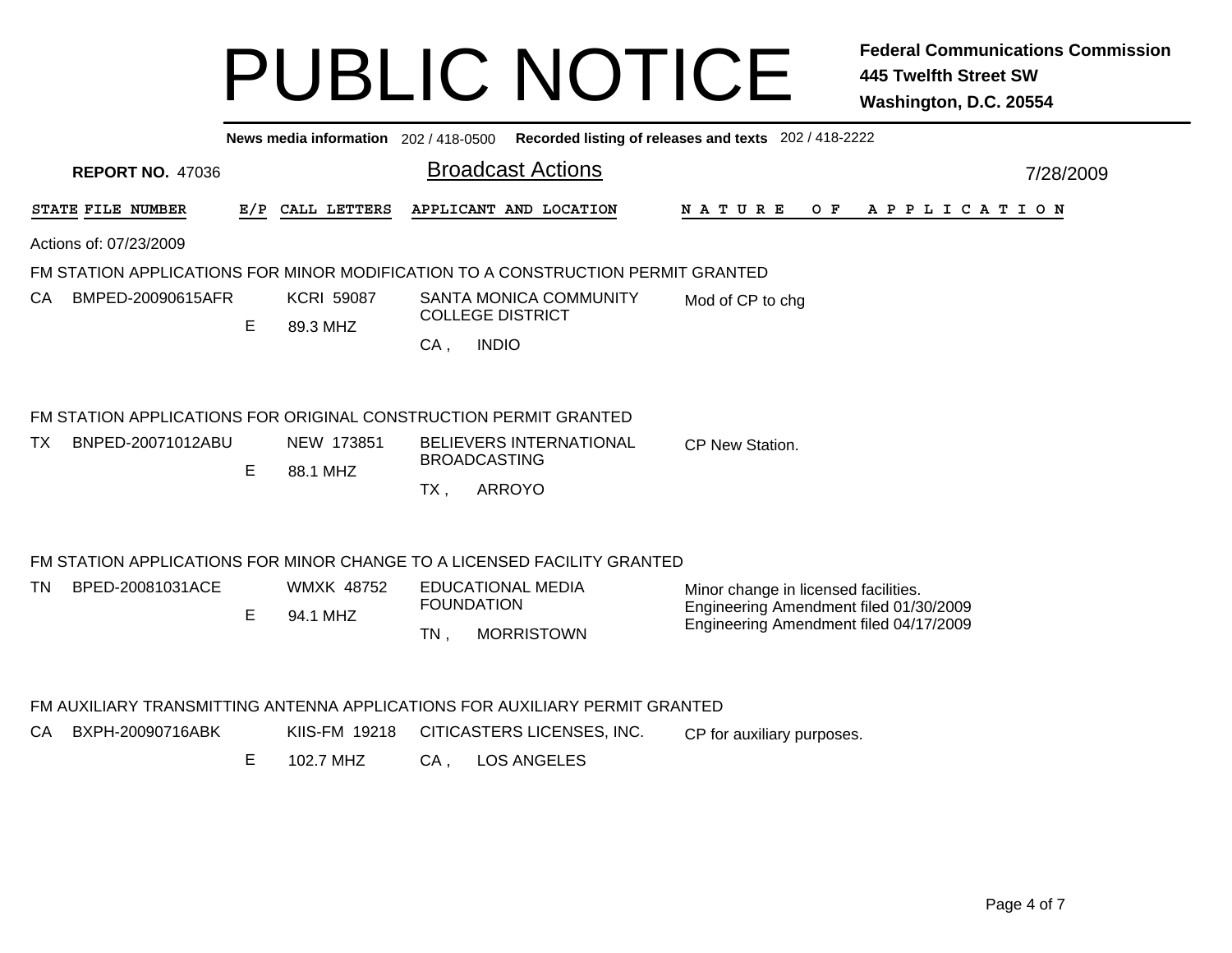|    |                                                                             |     |                                    |                          | News media information 202/418-0500 Recorded listing of releases and texts 202/418-2222 |                            |                                        |  |                          |  |         |                                    |  |  |  |           |  |  |                       |  |
|----|-----------------------------------------------------------------------------|-----|------------------------------------|--------------------------|-----------------------------------------------------------------------------------------|----------------------------|----------------------------------------|--|--------------------------|--|---------|------------------------------------|--|--|--|-----------|--|--|-----------------------|--|
|    | <b>REPORT NO. 47036</b>                                                     |     |                                    | <b>Broadcast Actions</b> |                                                                                         |                            |                                        |  |                          |  |         |                                    |  |  |  | 7/28/2009 |  |  |                       |  |
|    | STATE FILE NUMBER                                                           | E/P | CALL LETTERS                       |                          | APPLICANT AND LOCATION                                                                  |                            | <b>NATURE</b>                          |  |                          |  | $O$ $F$ |                                    |  |  |  |           |  |  | A P P L I C A T I O N |  |
|    | Actions of: 07/23/2009                                                      |     |                                    |                          |                                                                                         |                            |                                        |  |                          |  |         |                                    |  |  |  |           |  |  |                       |  |
|    | FM AUXILIARY TRANSMITTING ANTENNA APPLICATIONS FOR AUXILIARY PERMIT GRANTED |     |                                    |                          |                                                                                         |                            |                                        |  |                          |  |         |                                    |  |  |  |           |  |  |                       |  |
| CA | BXPH-20090716ABM                                                            |     | <b>KBIG-FM 6360</b>                |                          | AMFM BROADCASTING                                                                       |                            | CP for auxiliary purposes.             |  |                          |  |         |                                    |  |  |  |           |  |  |                       |  |
|    |                                                                             | E   | 104.3 MHZ                          |                          | LICENSES, LLC                                                                           |                            |                                        |  |                          |  |         |                                    |  |  |  |           |  |  |                       |  |
|    |                                                                             |     |                                    | $CA$ ,                   | <b>LOS ANGELES</b>                                                                      |                            |                                        |  |                          |  |         |                                    |  |  |  |           |  |  |                       |  |
| CA | BXPH-20090716ABP                                                            |     | KOST 34424                         |                          | AMFM BROADCASTING                                                                       | CP for auxiliary purposes. |                                        |  |                          |  |         |                                    |  |  |  |           |  |  |                       |  |
|    |                                                                             | E   | 103.5 MHZ                          | LICENSES, LLC            |                                                                                         |                            |                                        |  |                          |  |         |                                    |  |  |  |           |  |  |                       |  |
|    |                                                                             |     |                                    | $CA$ ,                   | <b>LOS ANGELES</b>                                                                      |                            |                                        |  |                          |  |         |                                    |  |  |  |           |  |  |                       |  |
|    | FM TRANSLATOR APPLICATIONS FOR ASSIGNMENT OF LICENSE GRANTED                |     |                                    |                          |                                                                                         |                            |                                        |  |                          |  |         |                                    |  |  |  |           |  |  |                       |  |
| MN | BALFT-20090609ABZ                                                           |     | K235BP 152419 SHINE THE LIGHT, INC |                          |                                                                                         |                            | <b>Voluntary Assignment of License</b> |  |                          |  |         |                                    |  |  |  |           |  |  |                       |  |
|    |                                                                             | E   | 94.9 MHZ                           | $MN$ ,                   | <b>BEMIDJI</b>                                                                          |                            | Form 345                               |  | To: SHINE THE LIGHT, INC |  |         | From: EDGEWATER BROADCASTING, INC. |  |  |  |           |  |  |                       |  |
|    | FM TRANSLATOR APPLICATIONS FOR LICENSE TO COVER GRANTED                     |     |                                    |                          |                                                                                         |                            |                                        |  |                          |  |         |                                    |  |  |  |           |  |  |                       |  |
| CA | BLFT-20090715AIR                                                            |     | K253AA 54980                       |                          | <b>EDUCATIONAL MEDIA</b>                                                                | License to cover.          |                                        |  |                          |  |         |                                    |  |  |  |           |  |  |                       |  |
|    |                                                                             | Е   | 98.5 MHZ                           | <b>FOUNDATION</b>        |                                                                                         |                            |                                        |  |                          |  |         |                                    |  |  |  |           |  |  |                       |  |
|    |                                                                             |     |                                    | CA,                      | <b>SUSANVILLE</b>                                                                       |                            |                                        |  |                          |  |         |                                    |  |  |  |           |  |  |                       |  |
|    |                                                                             |     |                                    |                          |                                                                                         |                            |                                        |  |                          |  |         |                                    |  |  |  |           |  |  |                       |  |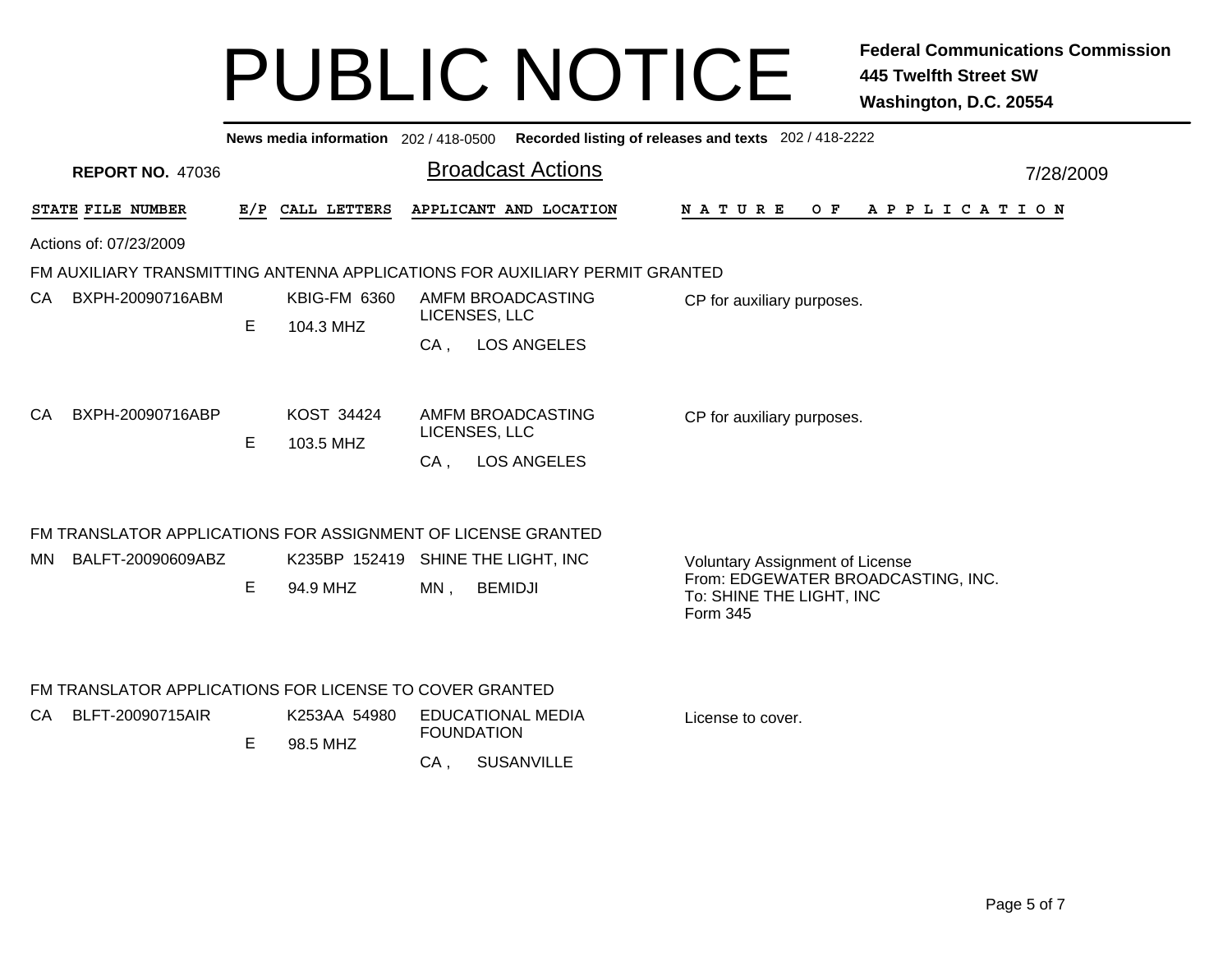|                         |                        |     | News media information 202/418-0500  |                 |                                                                            | Recorded listing of releases and texts 202/418-2222   |
|-------------------------|------------------------|-----|--------------------------------------|-----------------|----------------------------------------------------------------------------|-------------------------------------------------------|
| <b>REPORT NO. 47036</b> |                        |     |                                      |                 | <b>Broadcast Actions</b>                                                   | 7/28/2009                                             |
|                         | STATE FILE NUMBER      | E/P | CALL LETTERS                         |                 | APPLICANT AND LOCATION                                                     | N A T U R E<br>O F<br>A P P L I C A T I O N           |
|                         | Actions of: 07/23/2009 |     |                                      |                 |                                                                            |                                                       |
|                         |                        |     |                                      |                 | FM TRANSLATOR APPLICATIONS FOR MINOR CHANGE TO A LICENSED FACILITY GRANTED |                                                       |
| AL                      | BPFT-20090722AAA       | E   | <b>W242BU</b><br>146074              |                 | <b>SAND MOUNTAIN</b><br>BROADCASTING SERVICE, INC.                         | Minor change in licensed facilities, callsign W242BU. |
|                         |                        |     | 96.3 MHZ                             | AL,             | <b>BLUE MOUNTAIN</b>                                                       |                                                       |
| IL                      | BPFT-20090722ABN       | E   | <b>W279BN</b><br>149358<br>103.7 MHZ | IL .            | RADIO ASSIST MINISTRY, INC.<br>LE ROY                                      | Minor change in licensed facilities, callsign W279BN. |
| CO                      | BPFT-20090722ABX       | E   | <b>K270BN</b><br>142146<br>101.9 MHZ | CO <sub>1</sub> | <b>MOUNTAIN COMMUNITY</b><br>TRANSLATORS, LLC<br><b>ESTES PARK</b>         | Minor change in licensed facilities, callsign K269FR. |

#### DIGITAL TRANSLATOR OR DIGITAL LPTV APPLICATIONS FOR DIGITAL FLASH CUT GRANTED

| OH BDFCDTL-20090630ACG | WCPX-LD |    | TVO MEDIA, LLC  | Minor change of callsign WCPX-LP. |
|------------------------|---------|----|-----------------|-----------------------------------|
|                        | 53397   | OН | <b>COLUMBUS</b> |                                   |
|                        | CHAN-48 |    |                 |                                   |